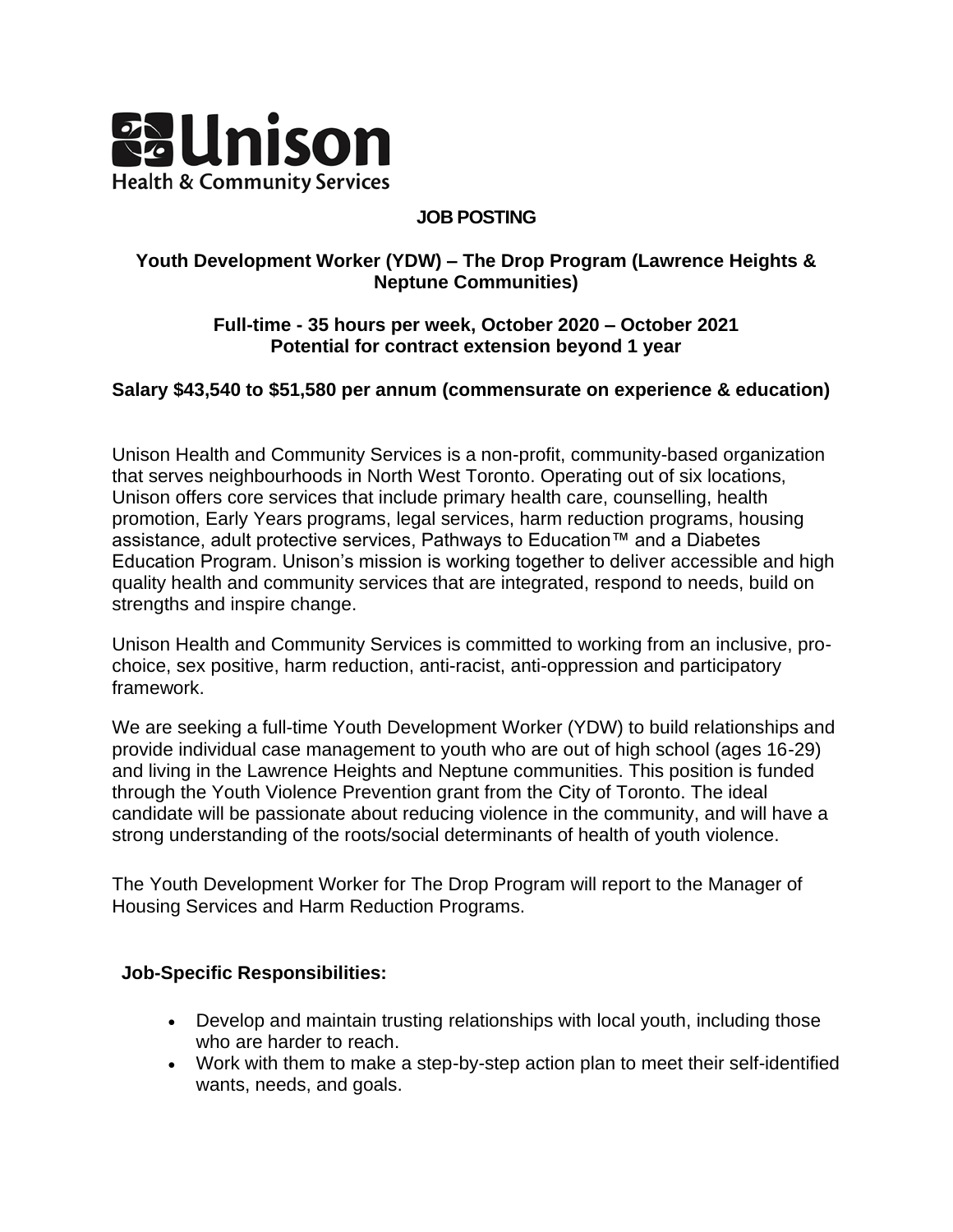- Provide motivation to work their way through their plan, as well as system navigation, advocacy, referrals, and case management as appropriate.
- Offer informal counselling, psychoeducation, harm reduction education as appropriate.
- Develop and maintain relationships with Unison colleagues, community partners, and community leaders.
- Participate in local community, youth and safety network meetings.
- Participate in regular Neptune Youth Council and Lawrence Heights Youth Violence Prevention Collaborative meetings.
- Keep confidential case files following Unison protocol.

# **Organizational Responsibilities:**

- Participate in team and organization-wide meetings and committees, initiatives and events.
- Develop work goals in conjunction with supervisor, identifying action plans, learning objectives and professional development needs.
- Participate in performance appraisal process including a self-evaluation component.
- Adhere to all policies and procedures of the organization.
- Submit encounter data and/or statistics, administrative forms and reports in a timely fashion.
- Orient, supervise and support students and/or volunteers as required.
- Identify, report and debrief on client safety incidents, good catches, occupational health and safety incidents and near misses.
- Other duties as required.

# **Job Specific Qualifications:**

- Relevant diploma, degree, certificate or professional training in area related to youth, including but not limited to social work, community development, social services, education, or recreation.
- 2-3 years of experience working with youth most vulnerable to involvement in serious violence and crime (MVP youth), preferably in Lawrence Heights and/or Neptune, or in a similar community.
- Knowledge of approaches to providing support to youth with special needs, MVP youth, and youth from low-income and/or culturally diverse communities.
- Detailed knowledge and understanding of the strengths, capacities, barriers and challenges faced by youth in the area.
- Knowledge of community and social service resources, particular services for youth which can support their individual emotional and social development.
- Experience serving Unison's priority populations including youth facing barriers, people with mental health and addictions, and 2SLGBTQ+.